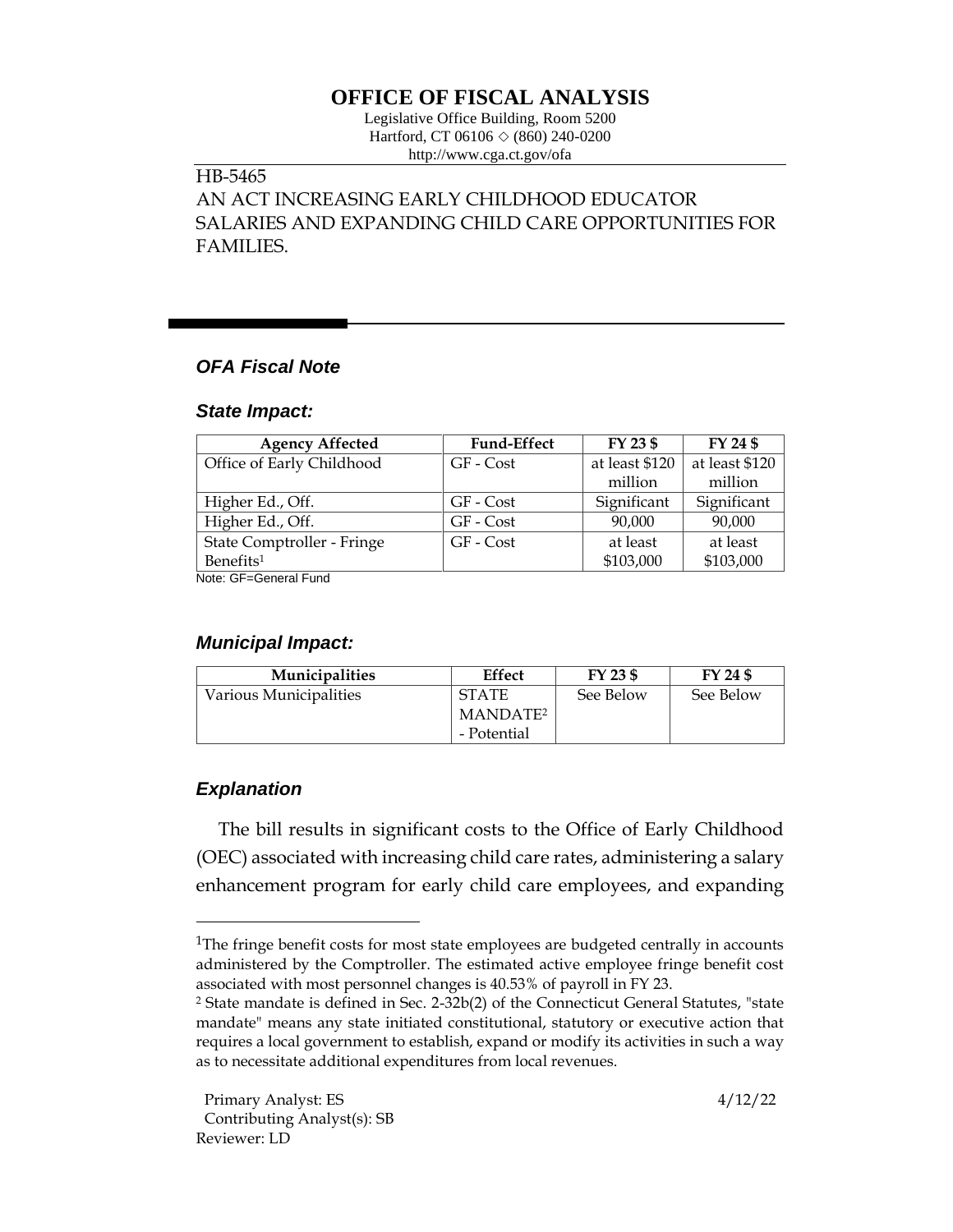Care4Kids. The bill also results in a cost to the Office of Higher Education (OHE) associated with administering an early childhood educator loan forgiveness grant program.

**Sections 1-3** result in a cost to OEC to administer and implement the early childhood care and education salary enhancement grant program beginning in FY 23. The total cost of grants is dependent the current salaries of early child care employees, the OEC compensation schedule, and the increases provided in the bill. The salary enhancement program is anticipated to impact up to approximately 21,000 employees. OEC will incur additional staffing costs of at least \$164,000 annually (with associated fringe of \$66,500) to administer the salary enhancement grant program.

The bill results in a cost to town-based early childhood care and education programs to the extent employee salaries are below the levels prescribed in OEC's early childhood educator compensation schedule, as well as a revenue increase associated with the salary enhancement grant provided by OEC.

**Section 4** results in a significant cost to the Office of Higher Education (OHE) associated with the creation of a new early childhood educator loan reimbursement program.

OHE does not currently have the funds available to operate this program. This results in a significant cost to OHE; the scope of the costs are dependent upon the number of eligible grantees and the value of the remaining balance of such grantee's federal or state educational loans.

OHE would require one full-time program administrator, resulting in annual salary expenses of approximately \$90,000 and corresponding fringe benefit costs of approximately \$36,500.

**Section 5** increases the annual, full-time rate for School Readiness programs by \$1,000 per child from \$9,027 to \$10,027, beginning in FY 23. The increased cost for existing seats is approximately \$10 million annually. Town based providers will receive a corresponding revenue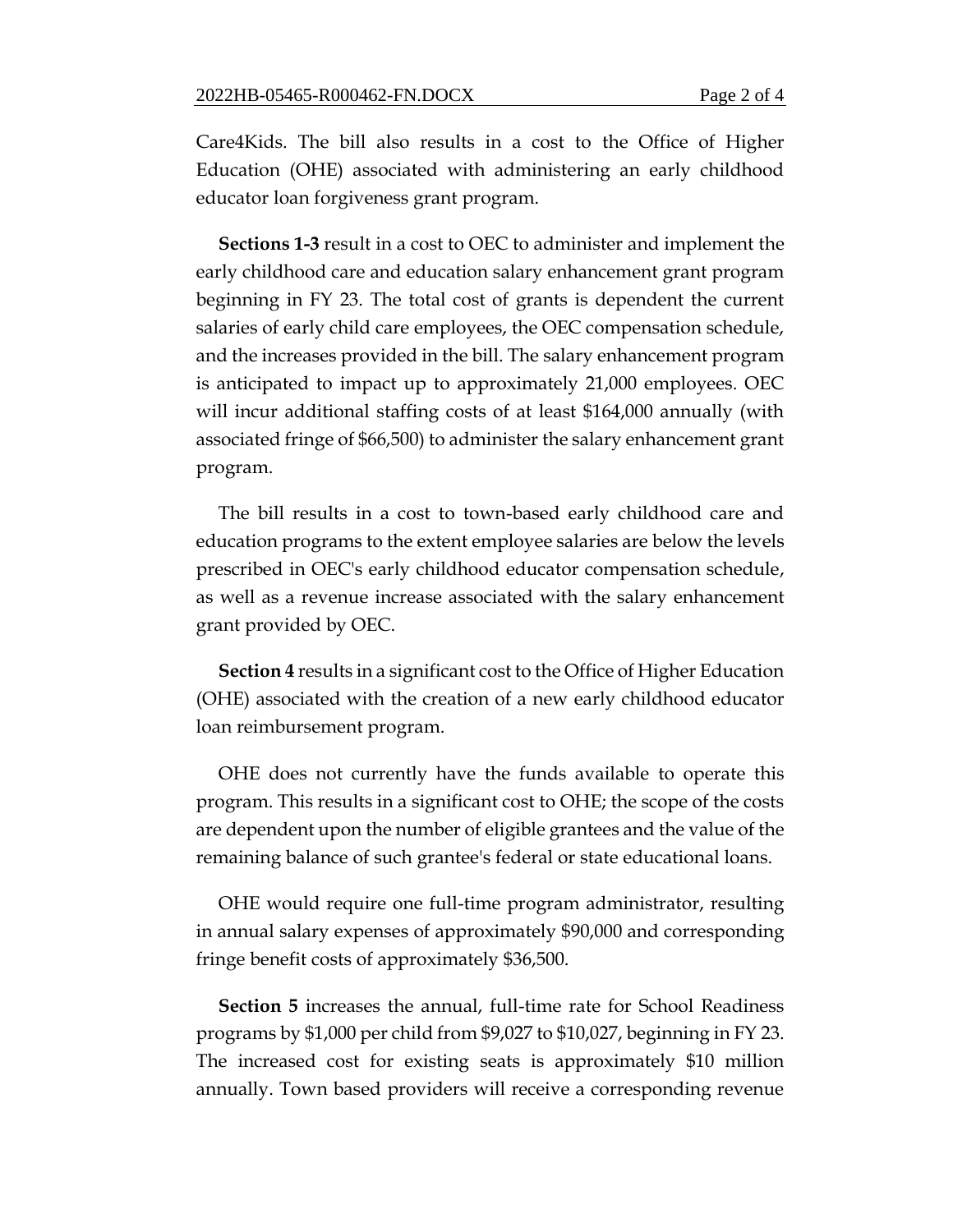gain associated with the increased rate.

**Sections 6-7**, which allow certain lapsing funds to be used for scholarships and eliminate provisions requiring that increases in the per child rate be used for educator salaries, have no net fiscal impact.

**Sections 8-10** result in increased costs for Care4Kids totaling approximately \$109.3 million beginning in FY 23.

Section 8 increases the income eligibility threshold from 50% of the state median income (SMI) to 75% SMI, resulting in a cost of approximately \$22.8 million to support an estimated 2,860 additional children annually. This section also limits the family copay to a maximum of 7% of a family's household income resulting in an annual cost of \$8.1 million.

Sections 8-9 remove provisions limiting the availability of benefits for applicants participating in certain postsecondary education and workforce training programs. This results in a cost to the General Fund when such federal funds are no longer available. Section 9 also results in a cost of approximately \$380,000 associated with three months of benefits for individuals registered with a DOL-administered job search assistance program (considered half-time employment for benefit purposes).

Section 10 results in a cost of approximately \$78 million by increasing Care4Kids rates to 75% of the market rate, beginning in FY 23.

**Section 11**, which makes changes to family child care home staffing and enrollment, has no fiscal impact as it does not impact subsidy eligibility requirements.

**Section 12** requires local school readiness councils to conduct a needs assessment for early childhood education for children and families in the community, as needed. Following such assessment, councils may convert unused School Readiness spaces to infant and toddler spaces if the cost for conversion does not exceed the per child cost for infant and toddler spaces for state-funded child care centers. Towns could incur